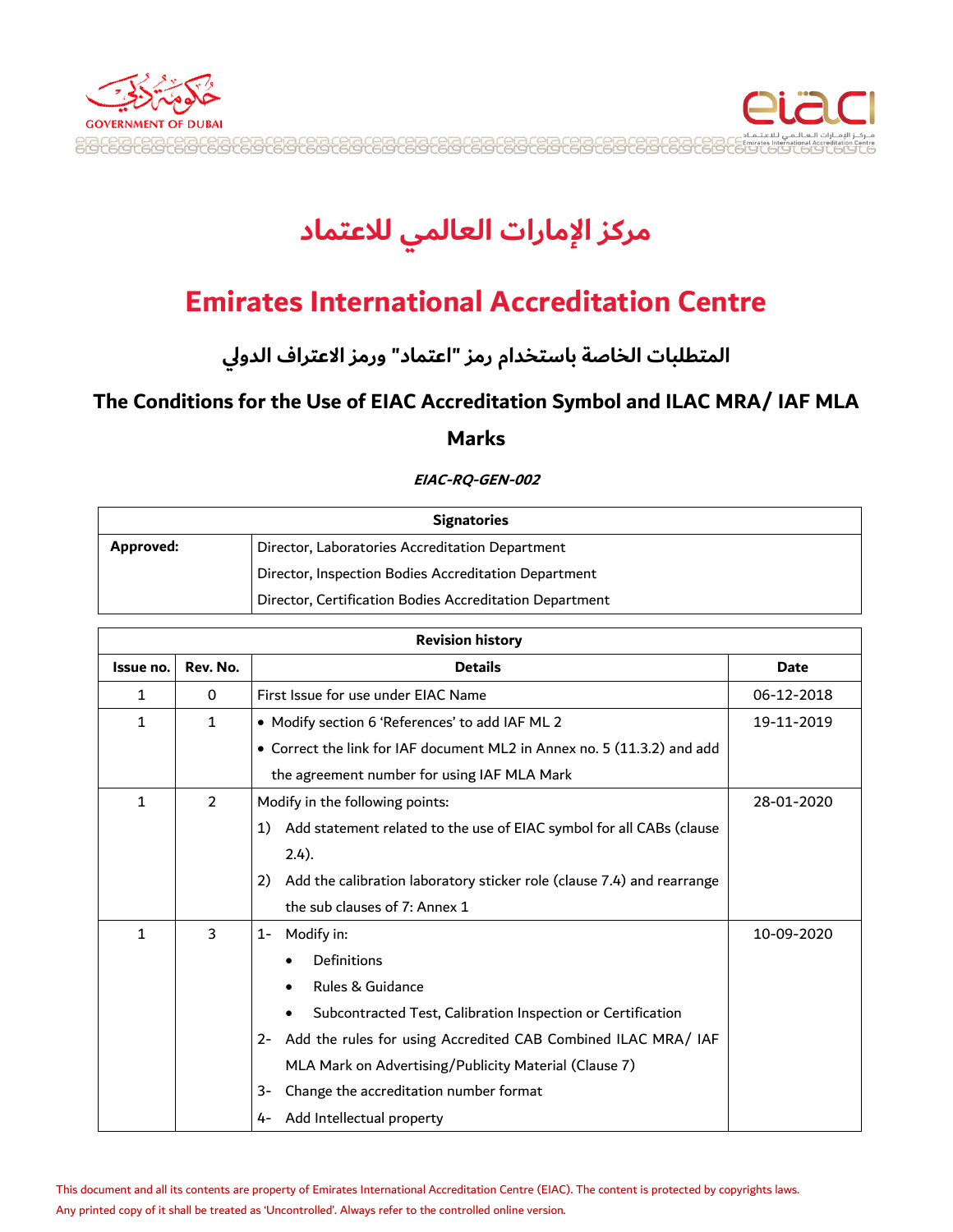



### **Contents**

| $\mathbf 1$    |                                                                                          |
|----------------|------------------------------------------------------------------------------------------|
| $\overline{2}$ |                                                                                          |
| 3              |                                                                                          |
| 4              |                                                                                          |
| 5              |                                                                                          |
| 6              |                                                                                          |
| 7              | Use of Accredited CAB Combined ILAC MRA/IAF MLA Mark on Advertising/Publicity Material11 |
| 8              |                                                                                          |
| 9              |                                                                                          |
| 10             |                                                                                          |
| 11             |                                                                                          |
| 12             |                                                                                          |
| 13             |                                                                                          |

This document and all its contents are property of Emirates International Accreditation Centre (EIAC). The content is protected by copyrights laws. Any printed copy of it shall be treated as 'Uncontrolled'. Always refer to the controlled online version.

<u> 일립은일관 남일 공업 공업 공업 공업 공업 공업 공업 공업 공업 공업 공업 중심 공급 공업 공급 공업 공업 공업 공업 공업 공급 공립공원을 공립 등</u>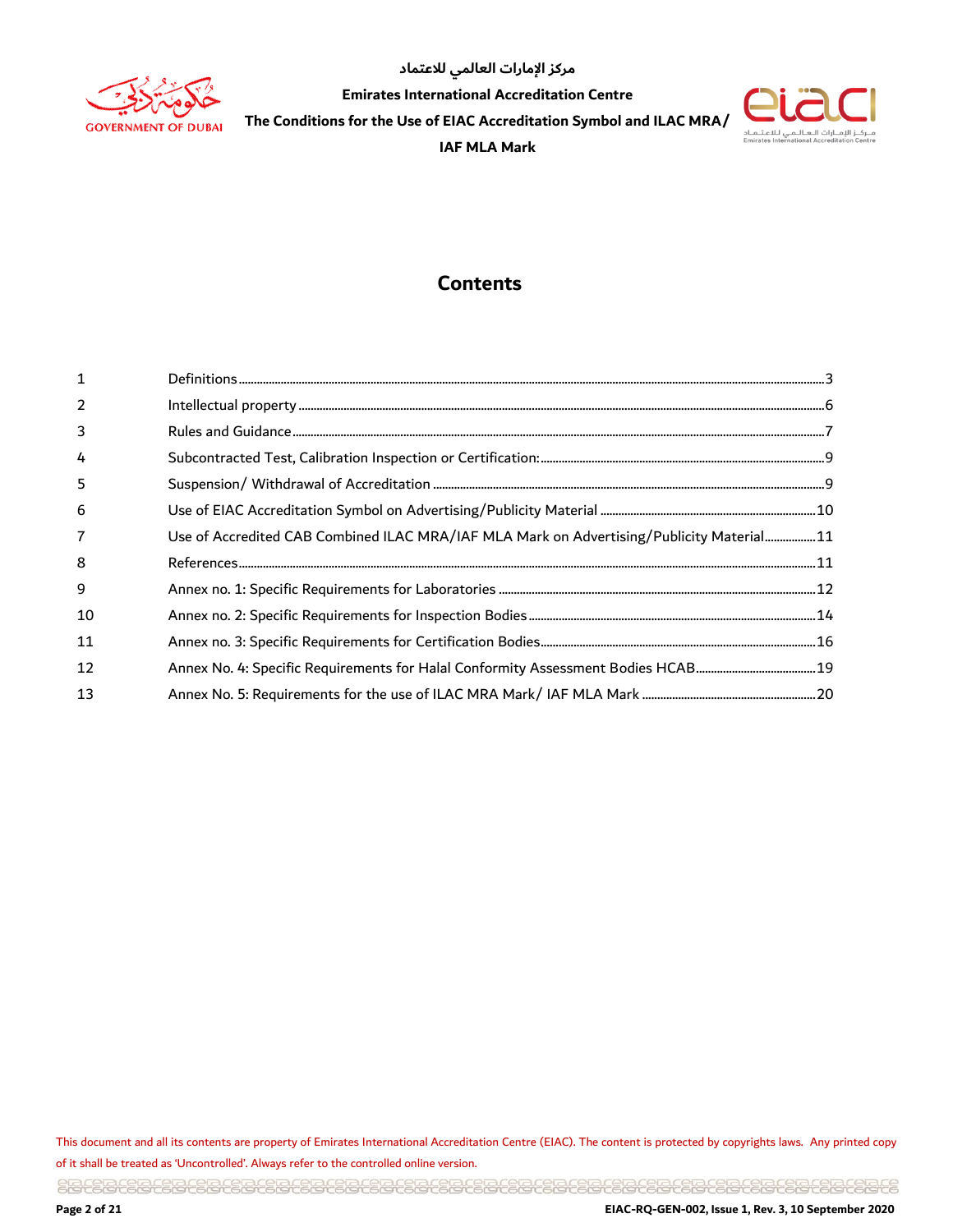

**Emirates International Accreditation Centre**

**The Conditions for the Use of EIAC Accreditation Symbol and ILAC MRA/** 

**IAF MLA Mark** 



#### <span id="page-2-0"></span>**1 Definitions**

#### 1.1 EIAC Logo

Logo used by the Emirates International Accreditation Centre (EIAC) to identify itself.

The logo is a linear design that reads from both directions where the left-sided letters representing the abbreviation/acronym of the Centre's name in English and right-hand letters reads the Arabic translation of the word accreditation (اعتماد(.

The logo is a symbol of EIAC's vision to be one of the most acceptable Accreditation Centre globally, with international recognition and services that transcend geographies.

The EIAC logo with the golden color prevalent across all representing the golden sands of the United Arab Emirates, signifying the Centre's specific attributes.



مـركـز الإمـارات الـعـالـمـي لـلاعـتـمـاد **Emirates International Accreditation Centre** 

Figure no. 1-1

The EIAC Logo is adopted from the logo color of the Dubai Government demonstrating EIAC's commitment to supporting Dubai's ambitions and aspirations.

#### 1.2 EIAC accreditation symbol

Symbol issued by the EIAC to the accredited Conformity Assessment Bodies. The symbol is a combination of EAIC's accreditation logo and the unique accreditation number.

The blue color is to be used by the accredited Conformity Assessment Bodies (CABs) as accreditation symbol The green color is to be used by the accredited Halal Conformity Assessment Bodies (HCABs) as accreditation symbol.



**Accreditation Number** 



**Accreditation Number** 

Figure 1-2

This document and all its contents are property of Emirates International Accreditation Centre (EIAC). The content is protected by copyrights laws. Any printed copy of it shall be treated as 'Uncontrolled'. Always refer to the controlled online version.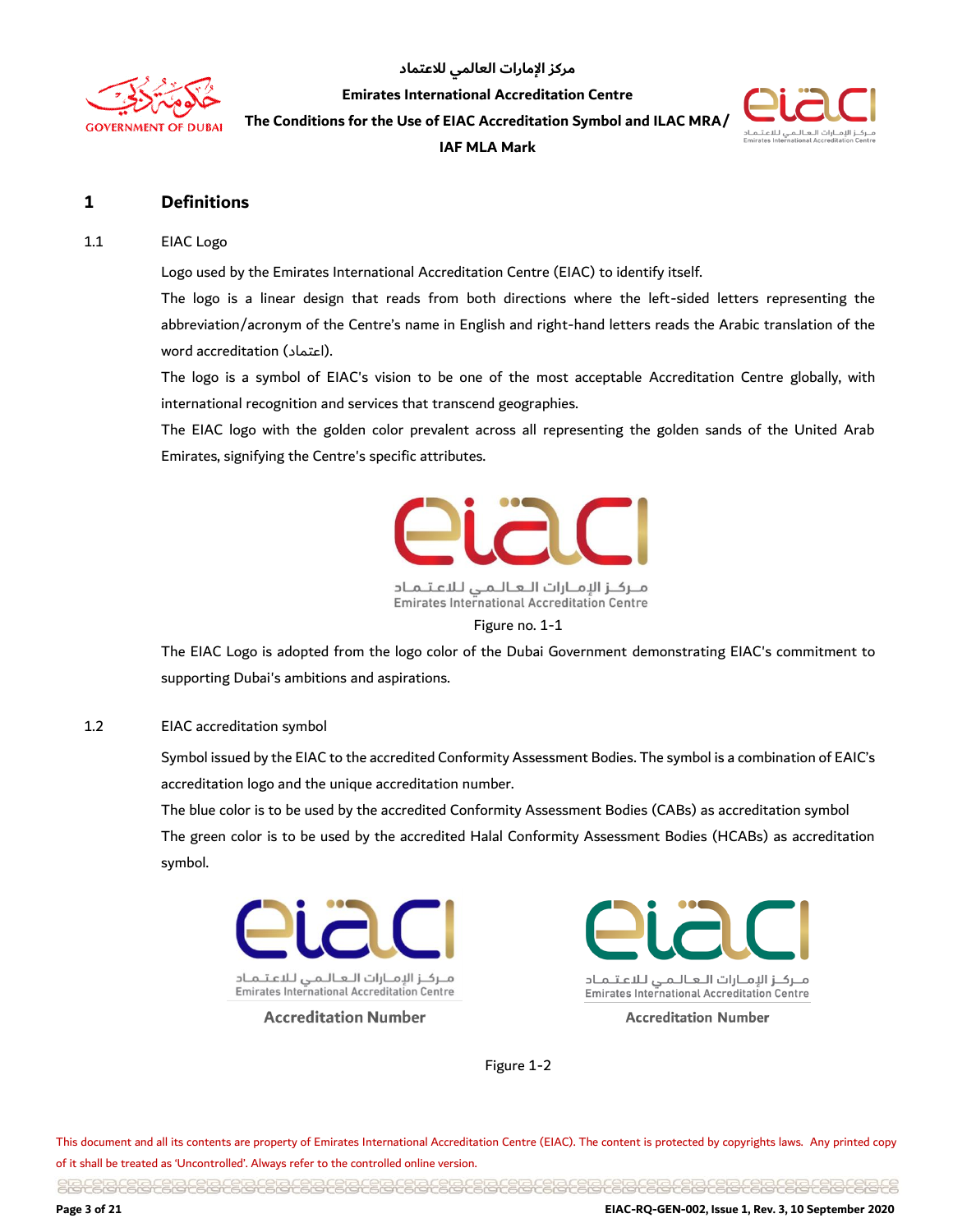



#### 1.3 ILAC MRA Mark:

A Mark that is registered as a word/device mark and is owned by the International Laboratory Accreditation Cooperation (ILAC). The ILAC MRA Mark is associated with the ILAC Mutual Recognition Arrangement (MRA) and can only be used on its own by ILAC and by Recognized Regional Cooperation Bodies.



#### 1.4 IAF MLA Mark

A Mark that is belong to the International Accreditation Forum (IAF), and IAF is responsible for the worldwide protection of the IAF MLA Mark.



Figure no. 1-4

#### 1.5 Combined ILAC MRA Mark

ILAC MRA Mark used in combination with the EIAC's logo. The Combined ILAC MRA Mark can only be used by EIAC for accreditation activities covered by the scope of EIAC's ILAC MRA signatory status:



Figure no. 1-5

This document and all its contents are property of Emirates International Accreditation Centre (EIAC). The content is protected by copyrights laws. Any printed copy of it shall be treated as 'Uncontrolled'. Always refer to the controlled online version.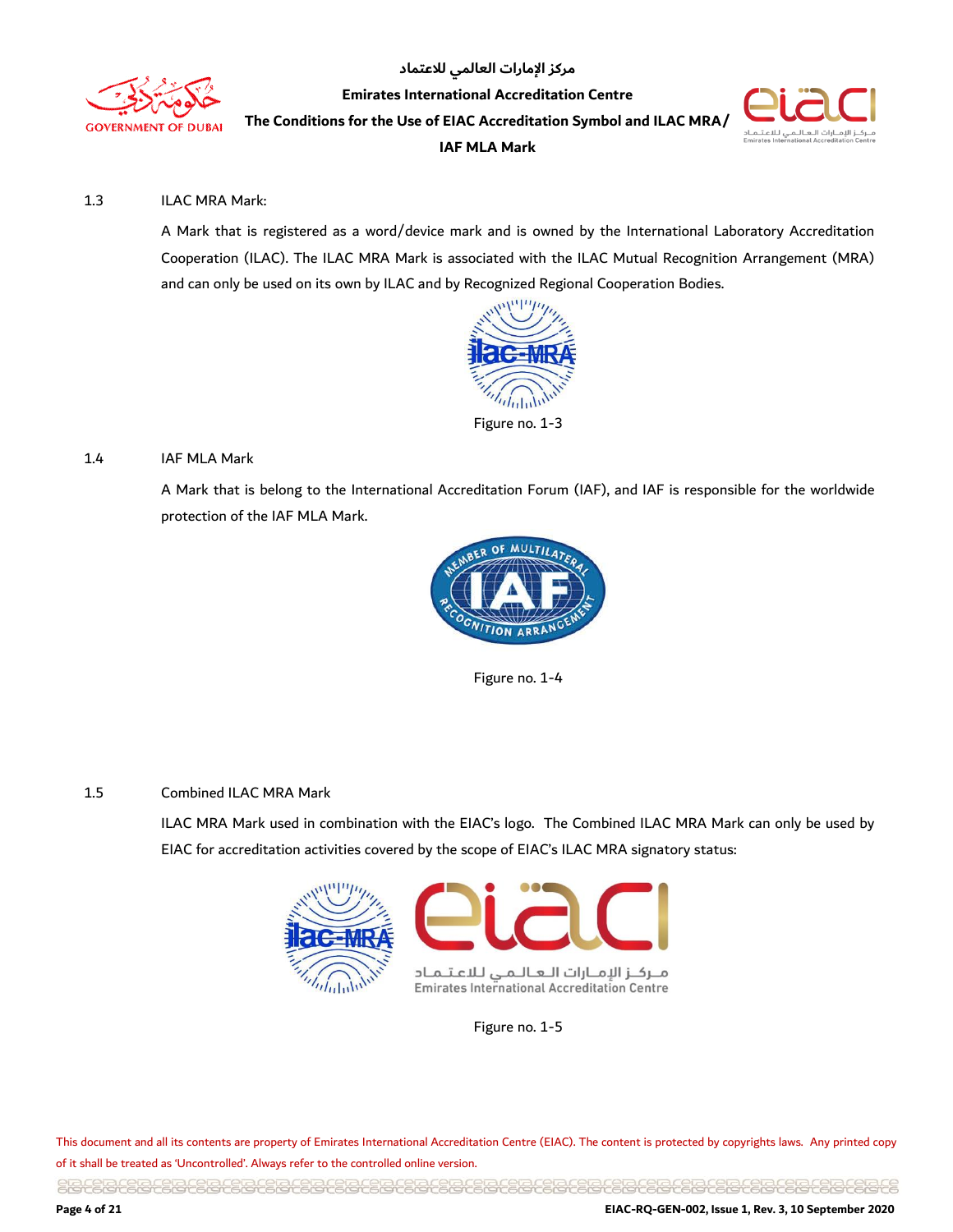



#### 1.6 Combined IAF MLA Mark

IAF MLA Mark used in combination with the EIAC's logo. The Combined IAF MLA Mark can only be used by EIAC for accreditation activities covered by the scope of EIAC's IAF MLA signatory status:



Figure no. 1-6

#### 1.7 Accredited CAB Combined ILAC MRA Mark

A combination of ILAC MRA Mark and EIAC's accreditation symbol that the accredited laboratories and inspection bodies are entitled to use.

The Accredited CAB Combined ILAC MRA Mark can only be used by the accredited laboratories and inspection bodies after signing the "EIAC Agreement with CAB for the use of ILAC MRA MARK (EIAC-PR-002/FM-007)".





**Accreditation Number** 

Figure no. 1-7

This document and all its contents are property of Emirates International Accreditation Centre (EIAC). The content is protected by copyrights laws. Any printed copy of it shall be treated as 'Uncontrolled'. Always refer to the controlled online version.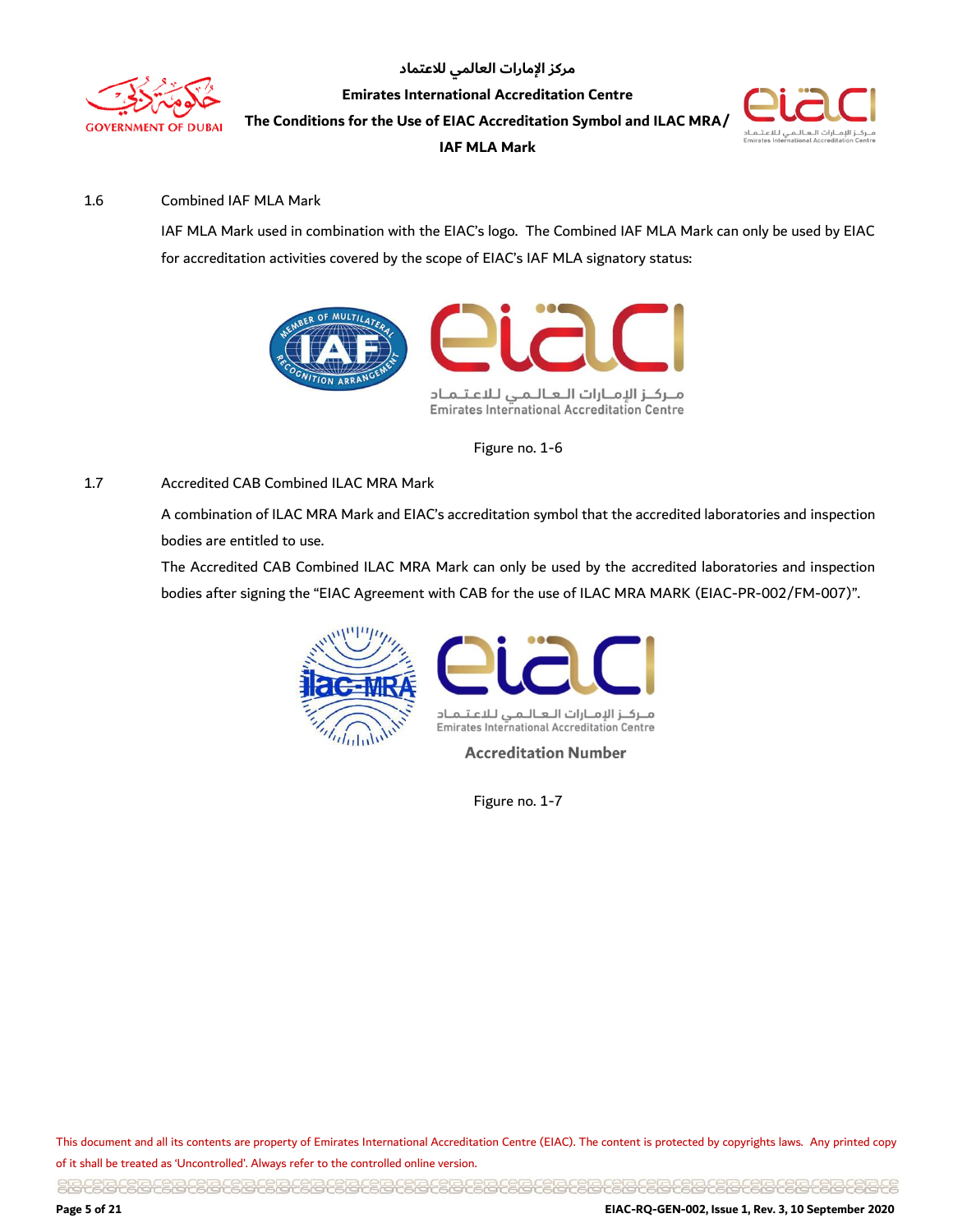



#### 1.8 Accredited CAB Combined IAF MLA Mark:

A combination of IAF MLA Mark and EIAC's accreditation symbol that the accredited certification bodies are entitled to use.

The Accredited CAB Combined IAF MLA Mark can only be used by the accredited certification bodies after signing "EIAC Agreement with Certification Bodies for the use of IAF MLA MARK (EIAC-PR-002/FM-006)". EIAC only allows the use of this mark for the programs/schemes for which it has signed the relevant IAF MLA. Note: The certified clients of certification bodies are not allowed to use Accredited CAB Combined IAF MLA Mark.





Figure no. 1-8

#### <span id="page-5-0"></span>**2 Intellectual property**

- 2.1 The Emirates International Centre (EIAC) is the owner of all its symbols and logo. The use of EIAC symbols/logo is only allowed with formal permission from EIAC. The EIAC has issued this requirement for the conditions for the use of EIAC Accreditation Symbol and ILAC MRA/ IAF MLA
- 2.2 The International Accreditation Forum (IAF) is the owner of IAF MLA mark and International Laboratory Accreditation Cooperation (ILAC) is the owner of ILAC MRA mark.
- 2.3 These symbols/marks/logos are protected as per UAE laws and unauthorized use of these symbols/marks/logos is not permitted.

This document and all its contents are property of Emirates International Accreditation Centre (EIAC). The content is protected by copyrights laws. Any printed copy of it shall be treated as 'Uncontrolled'. Always refer to the controlled online version.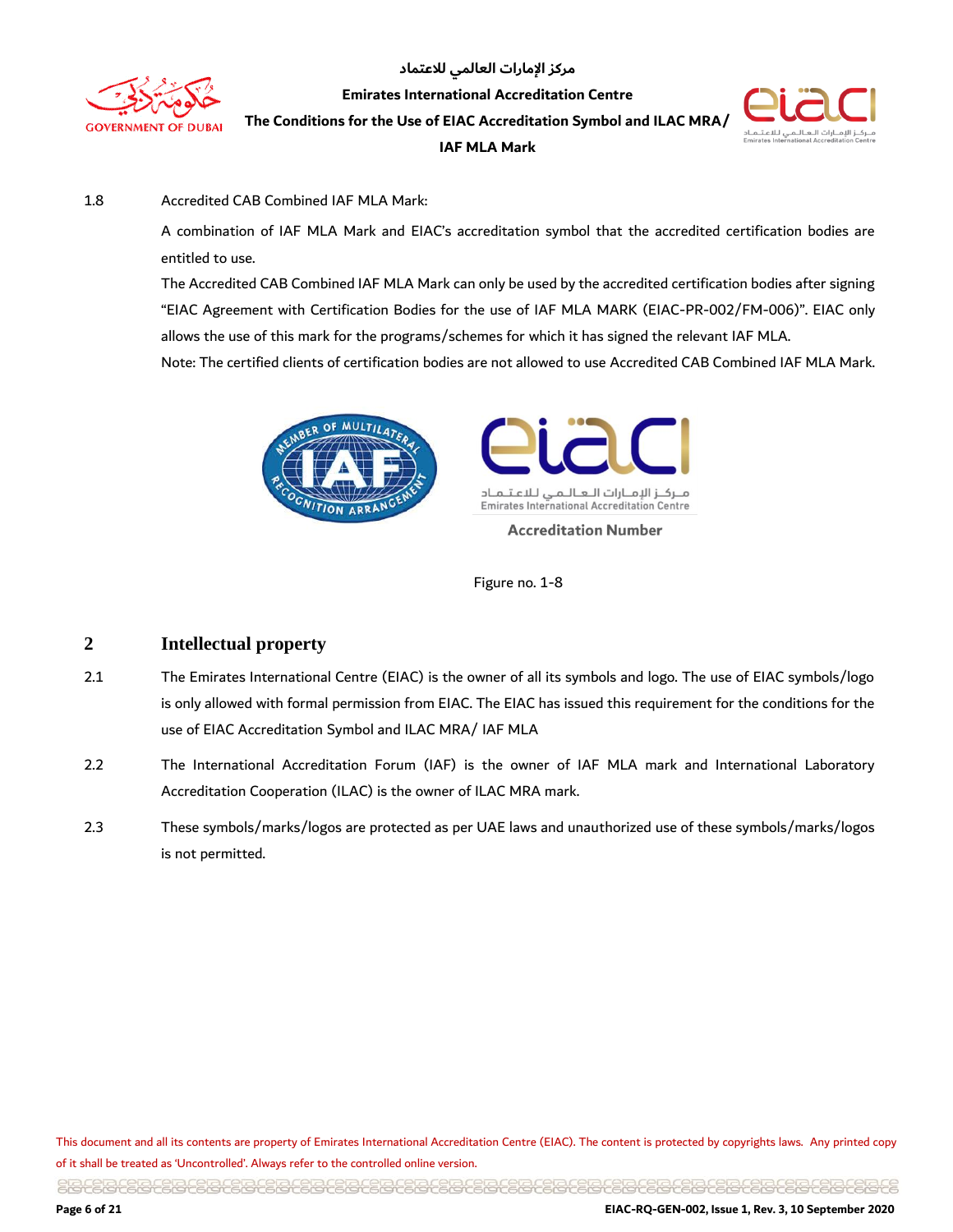

**IAF MLA Mark** 



#### <span id="page-6-0"></span>**3 Rules and Guidance**

The use of EIAC symbol is compulsory for all CABs accredited by EIAC, and shall be restricted to the accredited scopes only (for which Emirates International Accreditation Centre (EIAC) has accredited the CAB). Under any circumstances and in case of exception from this condition; the accredited CAB shall provide justified clarification for such exception and shall get EIAC approval.

3.1 EIAC Accreditation Symbol shall:

- be displayed and used only in the appropriate form and color detailed in this publication. The Conformity Assessment Body is entitled to enlarge, if necessary, provided that the original proportion between the height and width of the symbol is maintained and the symbol is legible.
- Consist of the EIAC Logo in conjunction with the CABs accreditation number which is printed centrally under the EIAC logo.



**Emirates International Accreditation Centre** 

#### **Accreditation Number**

#### Figure No. 3-1

- only be used in its normal horizontal orientation.
- shall be combined with the accredited CAB own logo as per the example given in clauses 9.4, 10.4 & 11.4
- be used in black and white only on photocopies.
- have the color scheme of EIAC accreditation logos as follows:

For Red color: Red: 229, Green: 26, Blue: 52

For Green color: Red: 0, Green: 117, Blue: 101

For Blue color: Red: 0, Green: 11, Blue: 140

For Gold color: Red: 134, Green: 112, Blue: 77

For Grey color (font color): Red: 118, Green: 119, Blue: 122

This document and all its contents are property of Emirates International Accreditation Centre (EIAC). The content is protected by copyrights laws. Any printed copy of it shall be treated as 'Uncontrolled'. Always refer to the controlled online version.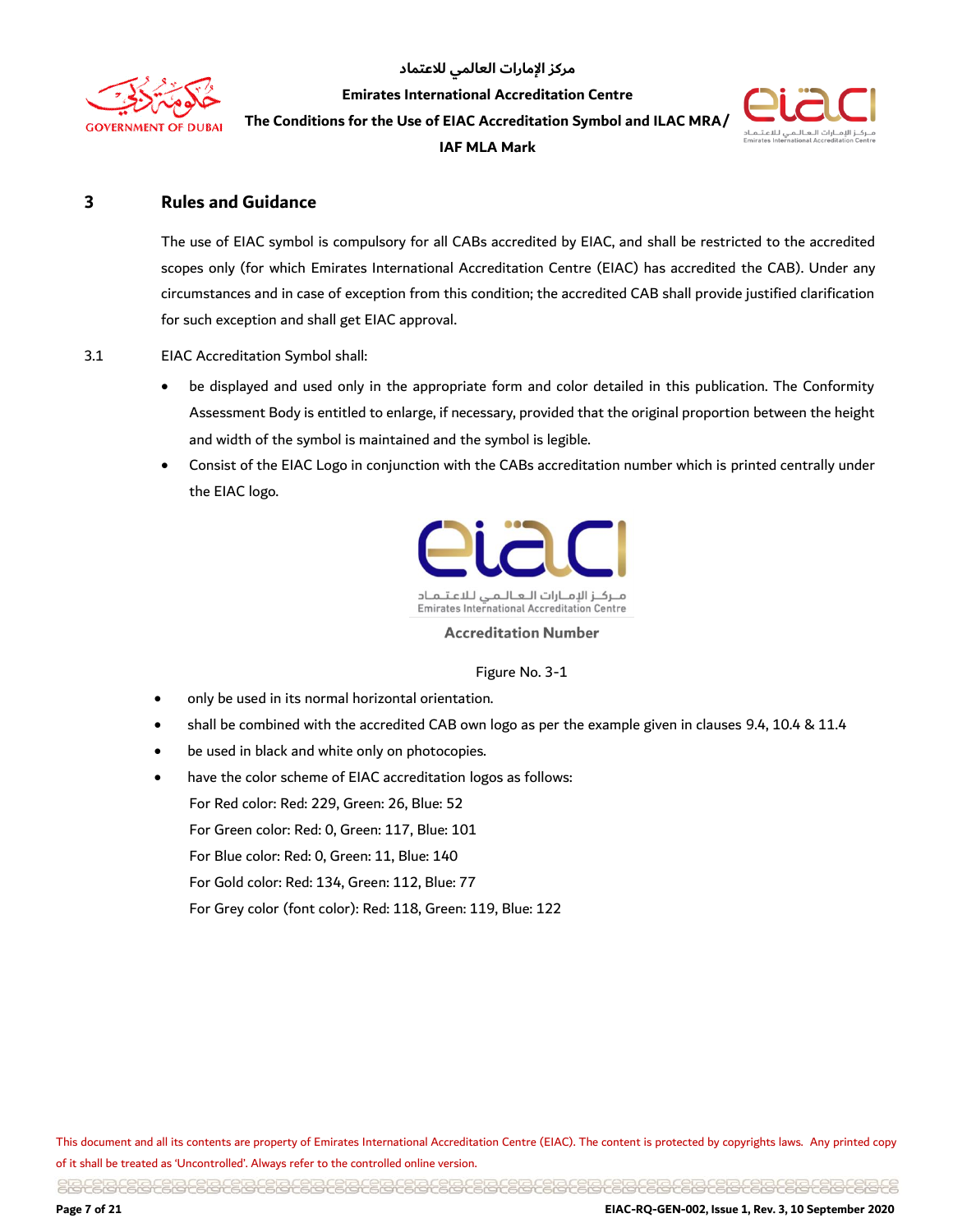

**Emirates International Accreditation Centre**

**The Conditions for the Use of EIAC Accreditation Symbol and ILAC MRA/** 



#### **IAF MLA Mark**

| Primary colors                                                                            | Secondary colors                                                                   |
|-------------------------------------------------------------------------------------------|------------------------------------------------------------------------------------|
| Pantone 185C<br>$C: 0$ M: 97 Y: 76 K: 0<br>$R: 229$ $G: 26$ $B: 52$<br><b>HEX #E51A34</b> | Pantone 3295C<br>C: 100 M: 25 Y: 64.5 K: 13.5<br>R: 0 G: 117 B: 101<br>HEX #007565 |
| Pantone 872C<br>$C: 38.5$ M: 43.5 Y: 66.5 K: 31<br>R: 134 G: 112 B: 77<br>HEX #86704D     | Pantone 2738C<br>C: 100 M: 90.5 Y: 24 K: 9<br>R: 0 G: 11 B: 140<br>HEX #000BBC     |
|                                                                                           |                                                                                    |
| Pantone Cool Gray 9 C<br>C: 53 M: 42 Y: 39 K: 23<br>R: 118 G: 119 B: 122<br>HEX #76777A   |                                                                                    |



3.2 EIAC Accreditation Symbol shall not:

- appear in a size that makes the EIAC name unreadable, except on business cards. The minimum size for reproducing the logo in print has been specified at 25mm wide and 11mm height; while for web as 100 pixels.
- appear on any form of report, certificate or any other medium as sole symbol.
- be rotated, distorted, compressed or stretched in any way.
- be displayed in a more prominent way than the logo of the accredited CAB.
- be used on a background that will impede readability.
- be used in such a way as to state, imply or suggest that EIAC accepts responsibility of any of the statement of conformity/approval.
- be used with other accreditation bodies' symbol in case a CAB holds more than one accreditation from different accreditation bodies (specially who are ILAC mutual recognition partners) on the certificates issued by it unless EIAC has specific one-to-one agreements with the other Accreditation Body. However, the CAB can issue separate certificate containing accreditation symbol of other accreditation body.
- 3.3 The embossed or die-stamped versions of Accreditation Symbol are allowed by respecting the color scheme given in clause 3.3 (bullet no. 5) above.

This document and all its contents are property of Emirates International Accreditation Centre (EIAC). The content is protected by copyrights laws. Any printed copy of it shall be treated as 'Uncontrolled'. Always refer to the controlled online version.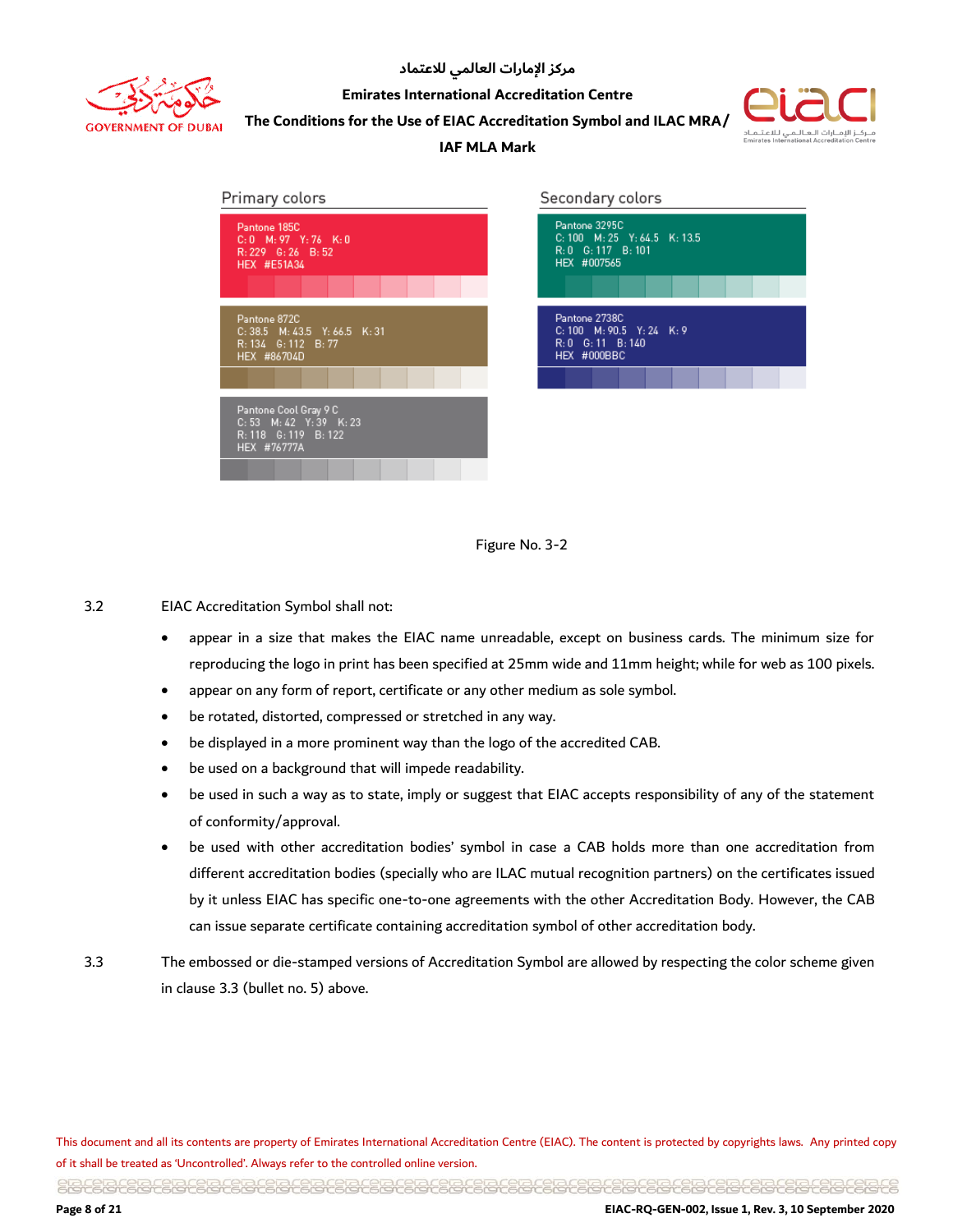

مركز الإمارات العالمي للاعتماد **Emirates International Accreditation Centre**

**The Conditions for the Use of EIAC Accreditation Symbol and ILAC MRA/** 

#### **IAF MLA Mark**



3.4 Where statements of opinions and interpretations are included on a report or certificate, such statements shall be based on results from work for which the conformity assessment body is accredited; otherwise the accredited conformity assessment body is required to include a disclaimer such as the following in the certificate or report: 'The opinions/interpretations identified/expressed in this report are outside the scope of Accreditation'.

Note: It is preferable to express opinions and interpretations that are outside the Scope of Accreditation on a separate letter which is not part of the endorsed certificate or report and that does not carry the "EIAC Accreditation symbol or other reference to EIAC accreditation.

#### <span id="page-8-0"></span>**4 Subcontracted Test, Calibration Inspection or Certification:**

EIAC allows the accredited CAB to include results of subcontracted work in its endorsed reports/certificates with the accreditation symbol subject actions taken by the accredited CAB mentioned in EIAC-RQ-GEN-001.

#### <span id="page-8-1"></span>**5 Suspension/ Withdrawal of Accreditation**

During the period of suspension or withdrawal of accreditation, the CAB shall immediately discontinue the use of the accreditation symbols and any references to its accreditation status within the affected scope; in all reports, certificates, marketing and promotional materials, stationeries, internet websites, social programs etc.

This document and all its contents are property of Emirates International Accreditation Centre (EIAC). The content is protected by copyrights laws. Any printed copy of it shall be treated as 'Uncontrolled'. Always refer to the controlled online version.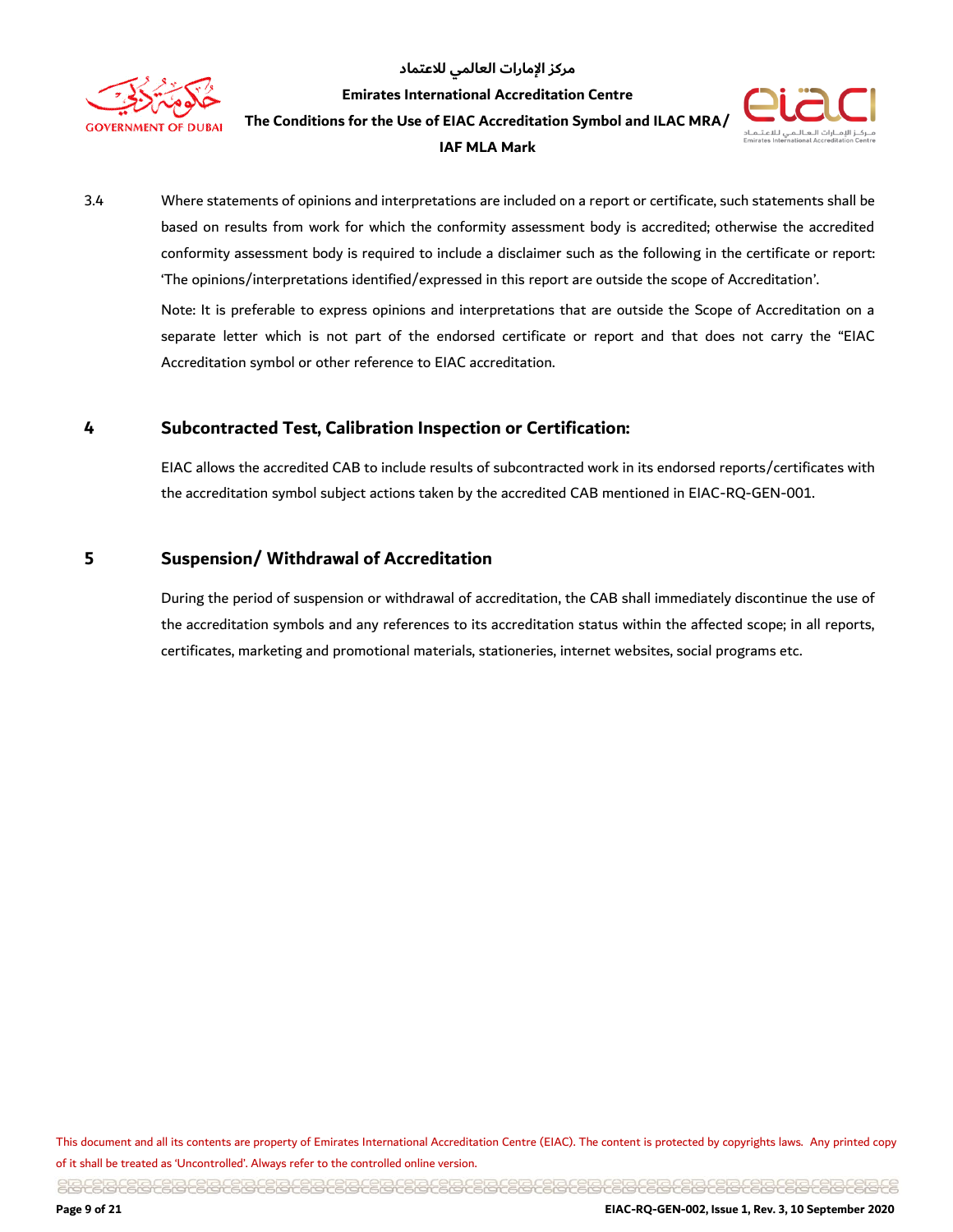

**Emirates International Accreditation Centre**

**The Conditions for the Use of EIAC Accreditation Symbol and ILAC MRA/** 

#### **IAF MLA Mark**



#### <span id="page-9-0"></span>**6 Use of EIAC Accreditation Symbol on Advertising/Publicity Material**

- 6.1 EIAC Accreditation Symbol shall not be used in any way that might mislead the reader about the status of an accredited CAB.
- 6.2 EIAC Accreditation symbol can be used by accredited Conformity Assessment Bodies, on advertising/publicity materials mentioned below:
	- a) Newspaper/newsletters/annual reports/Press releases
	- b) Business card (staff of Accredited Bodies only)
	- c) Brochures & Flyers/Leaflets/organization publications/pocket folders/booklets
	- d) Branded Envelopes , Letterhead and Postcards, Stickers, memo pads, Fax cover sheet
	- e) Books/notebooks
	- f) Calendars and promotional products/Promotional Apparel
	- g) Posters & Banners/Pop-up banners
	- h) Websites
	- i) Social media
	- j) Video: e.g. YouTube, etc.
	- k) Emails (Template Signature)
	- l) All electronic materials and documents (PowerPoint presentations, PDF Files, Training materials, study and exams materials)
	- m) Sign tag board
	- n) Building banners, boards and signage
	- o) Billboards
	- p) Vehicles (only for accredited CABs vehicles)
- 

6.3 The terms "publicity material" shall not include notices, labels, documents or written announcements affixed to or otherwise appearing on goods or products unless the goods or products have been manufactured under an accredited product conformity scheme. This restriction shall also apply to primary (e.g. Blister packs) packaging and promotional products.

This document and all its contents are property of Emirates International Accreditation Centre (EIAC). The content is protected by copyrights laws. Any printed copy of it shall be treated as 'Uncontrolled'. Always refer to the controlled online version.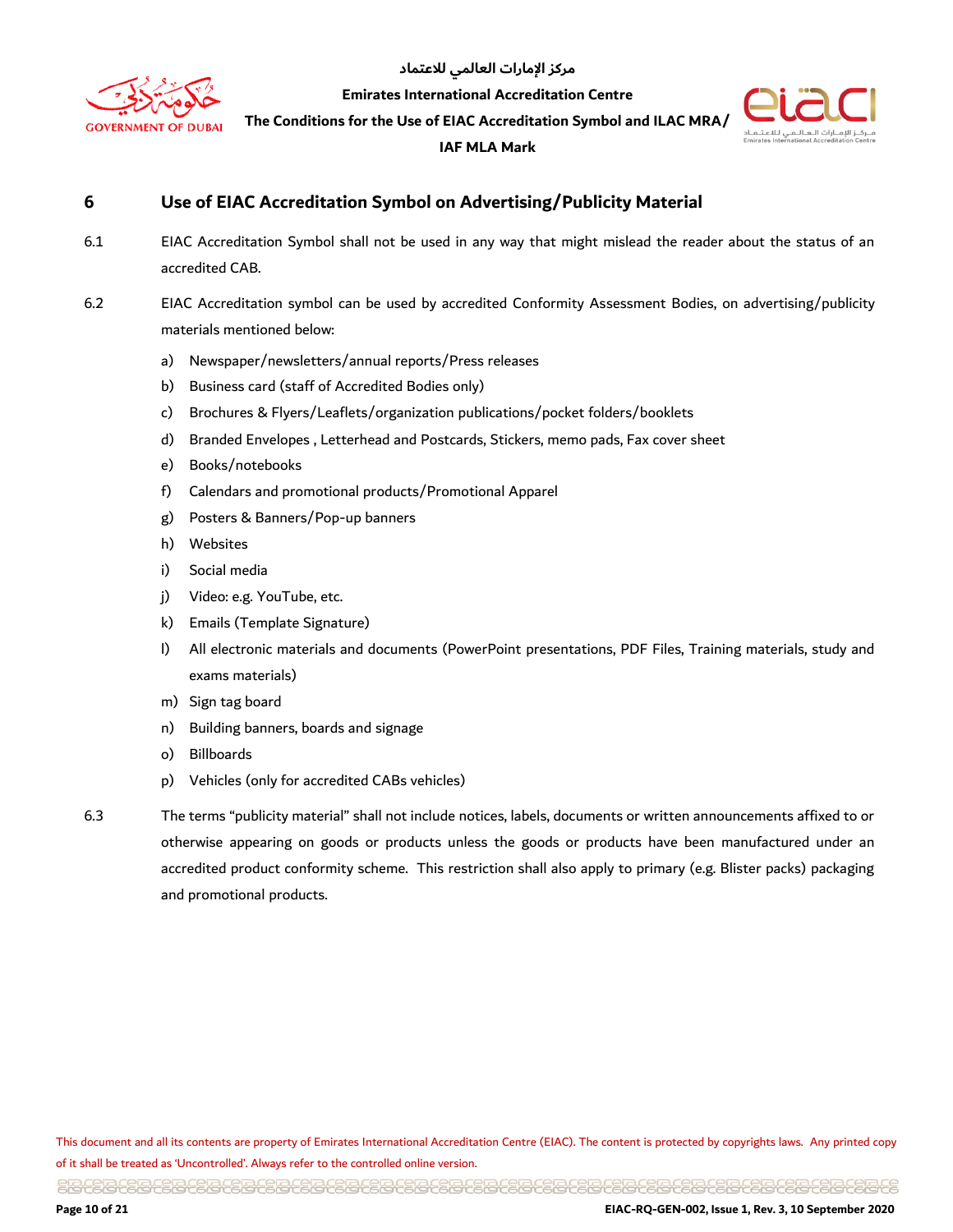

**Emirates International Accreditation Centre**

**The Conditions for the Use of EIAC Accreditation Symbol and ILAC MRA/** 





### <span id="page-10-0"></span>**7 Use of Accredited CAB Combined ILAC MRA/IAF MLA Mark on Advertising/Publicity Material**

- 7.1 The template for the Accredited CAB Combined ILAC MRA/IAF MLA Mark, as used by the accredited CABs of EIAC, is shown in figure 11-1 and figure 11-2 below.
- 7.2 A non-exclusive list of permissible uses of Accredited CAB Combined ILAC MRA/IAF MLA Mark is given below to help the accredited conformity assessment body to promote their accreditation with EIAC:
	- a) Reports and certificates issued by accredited CABs.
	- b) Communication tools (presentation slides, press releases, brochures, advertisements etc.)
	- c) Corporate Stationery (promotional gifts, calendars, document folders, notebooks, letterheads, business cards, compliment slips, faxes, invoices, quotations for work, etc.)
	- d) Event Materials and Displays (pop-up banners and stand displays, signage, posters, etc.)
	- e) Online applications (websites, newsletters, email signatures etc.)

#### <span id="page-10-1"></span>**8 References**

- 8.1 Law No. (27) of 2015: Establishing the Emirates International Accreditation Centre
- 8.2 ISO/IEC 17011: Conformity assessment –Conformity Assessment Requirements for accreditation bodies accrediting conformity assessment bodies.
- 8.3 ILAC R7: Rules for the Use of the ILAC MRA Mark
- 8.4 ILAC-P8: ILAC Mutual Recognition Arrangement (Arrangement): Supplementary Requirements and Guidelines for the Use of Accreditation Symbols and for Claims of Accreditation Status by Accredited Laboratories and Inspection Bodies
- 8.5 IAF ML 2: General Principles on the Use of the IAF MLA Mark

This document and all its contents are property of Emirates International Accreditation Centre (EIAC). The content is protected by copyrights laws. Any printed copy of it shall be treated as 'Uncontrolled'. Always refer to the controlled online version.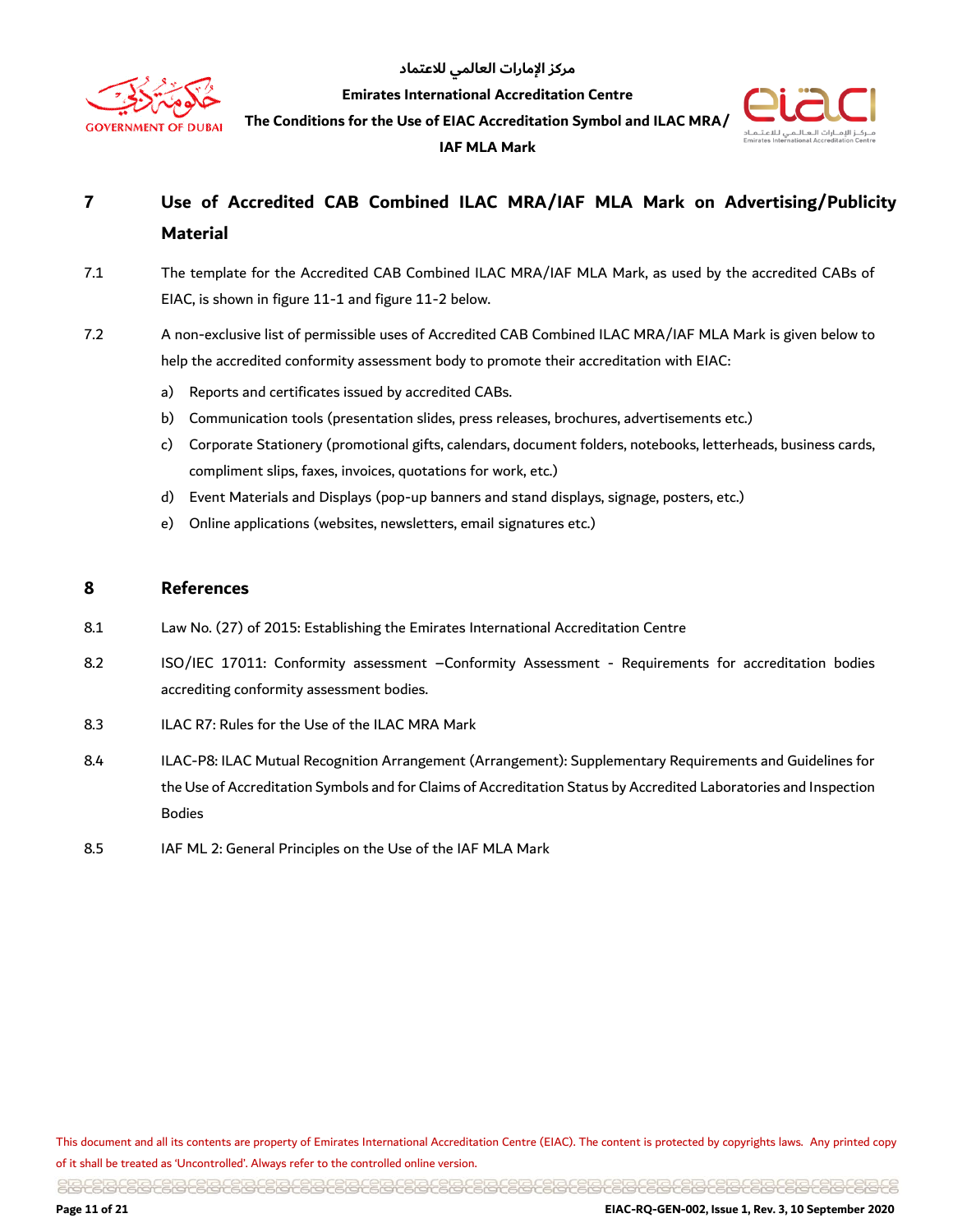



#### <span id="page-11-0"></span>**9 Annex no. 1: Specific Requirements for Laboratories**

9.1 The accreditation number is classified as below:

| <b>Accreditation Number</b> | Type of Conformity Assessment Body         |
|-----------------------------|--------------------------------------------|
| LB-TEST-XXX                 | <b>Accredited Testing Laboratories</b>     |
| LB-CAL-XXX                  | <b>Accredited Calibration Laboratories</b> |
| LB-MED-XXX                  | <b>Accredited Medical Laboratories</b>     |



**Emirates International Accreditation Centre** 



منزكز الإمنازات التعاليمني للاعتلمناد **Emirates International Accreditation Centre** 



منزكاز الإمنازات التعاليمني للاعتلمناد **Emirates International Accreditation Centre** 

LB-TEST-XXX LB-CAL-XXX LB-MED-XXX

Figure No. 9-1

Where XXX: is a serial number for the specified scope

- 9.2 The accredited Laboratory shall display the Symbol on the Testing/ Calibration/ Medical reports that contain exclusively results from the accredited scope
- 9.3 The EIAC Accreditation Symbol does not imply any approval or certification of the items/products tested.
- 9.4 The calibration validity and duration shall be shown on the calibrated item after compliance against the calibration criteria through affixing a conformity sticker or attaching a permeant tag on the calibrated item.

The sticker shall include:

- a) EIAC Accreditation Symbol alongside the Calibration Labs Logo (as indicated in figure no. 9-2),
- b) The name of the accredited Laboratory,
- c) Instrument identification,
- d) Date of calibration (with the month stated as a word),
- e) Calibration certificate number,
- f) Space for the date when calibration is again due, eg Recalibration due.

This document and all its contents are property of Emirates International Accreditation Centre (EIAC). The content is protected by copyrights laws. Any printed copy of it shall be treated as 'Uncontrolled'. Always refer to the controlled online version.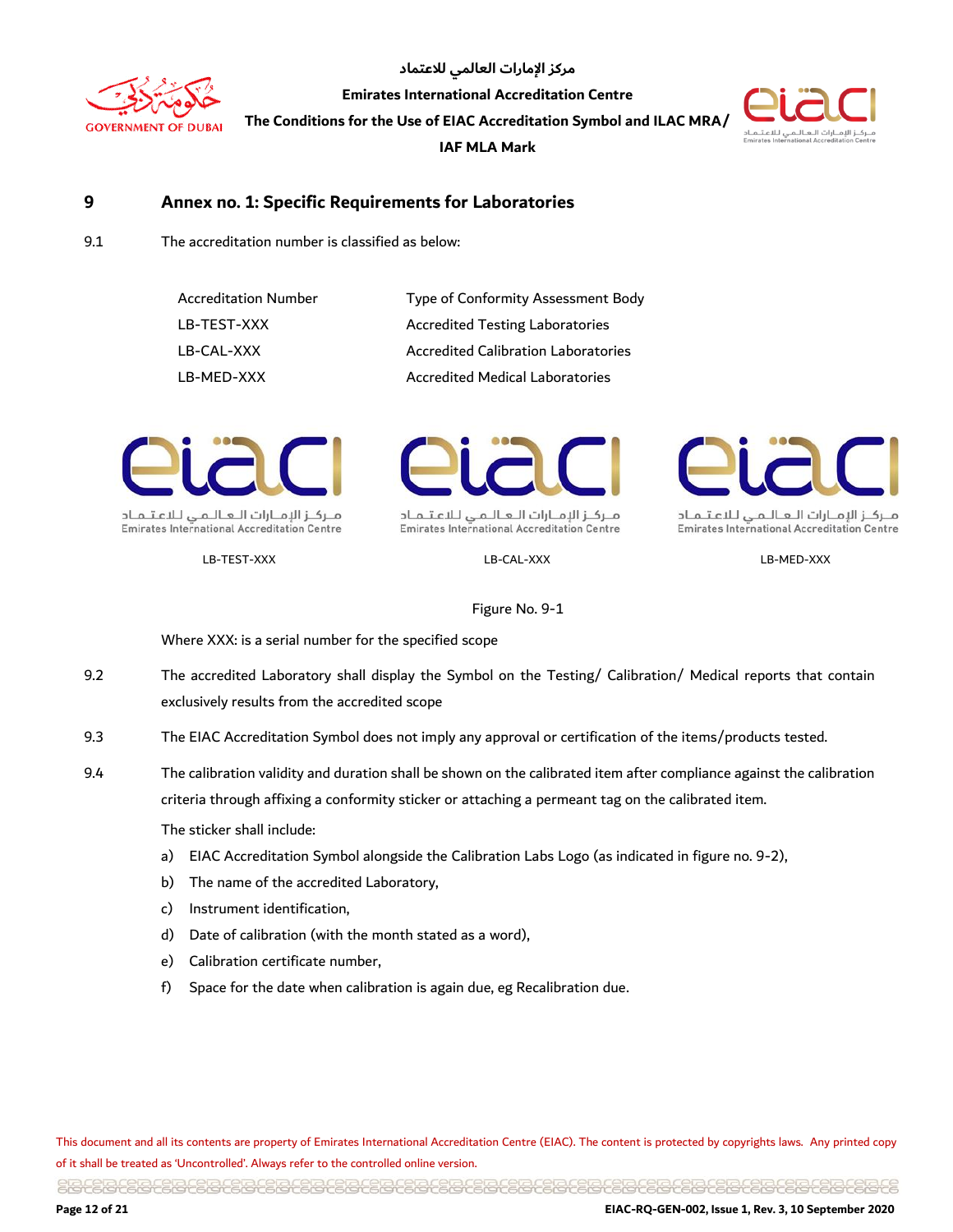



#### **IAF MLA Mark**



**Emirates International Accreditation Centre** 

LB-CAL-XXX

Name of the accredited Laboratory: Date of calibration: Due date:

Calibration Lab Logo

Instrument identification: Calibration certificate number

Figure No. 9-2

- 9.5 In order to get the EIAC Accreditation Symbol, the Accredited Laboratory is requested to submit a written request and a documented procedure including a sample of its reports/Certificates/ Stickers containing the template of EIAC Symbol along with the laboratory logo. After reviewing and approving the provided documents, an electronic copy from the EIAC accreditation symbol will be provided by the EIAC Strategy and Corporate Excellence office.
- 9.6 The EIAC Accreditation Symbol shall not be included in reports containing only results from non-accredited methods, nor shall such reports present any reference of accreditation.
- 9.7 The accredited Laboratory may report the non-accredited methods results on reports/certificates with the Symbol therein, provided that the report/certificate at least contains results from one accredited method. The accredited Laboratory shall clearly state which methods are accredited.
- 9.8 The EIAC Accreditation Symbol shall not be used in such a way as to state, imply or suggest that EIAC accepts responsibility of any of the statement of conformity e.g. accuracy of test or calibration results, covered by the scope of accreditation.
- 9.9 Accredited calibration laboratories may affix calibration labels containing the "EIAC Accreditation symbol to equipment that has been calibrated by them under their Scope of Accreditation

This document and all its contents are property of Emirates International Accreditation Centre (EIAC). The content is protected by copyrights laws. Any printed copy of it shall be treated as 'Uncontrolled'. Always refer to the controlled online version.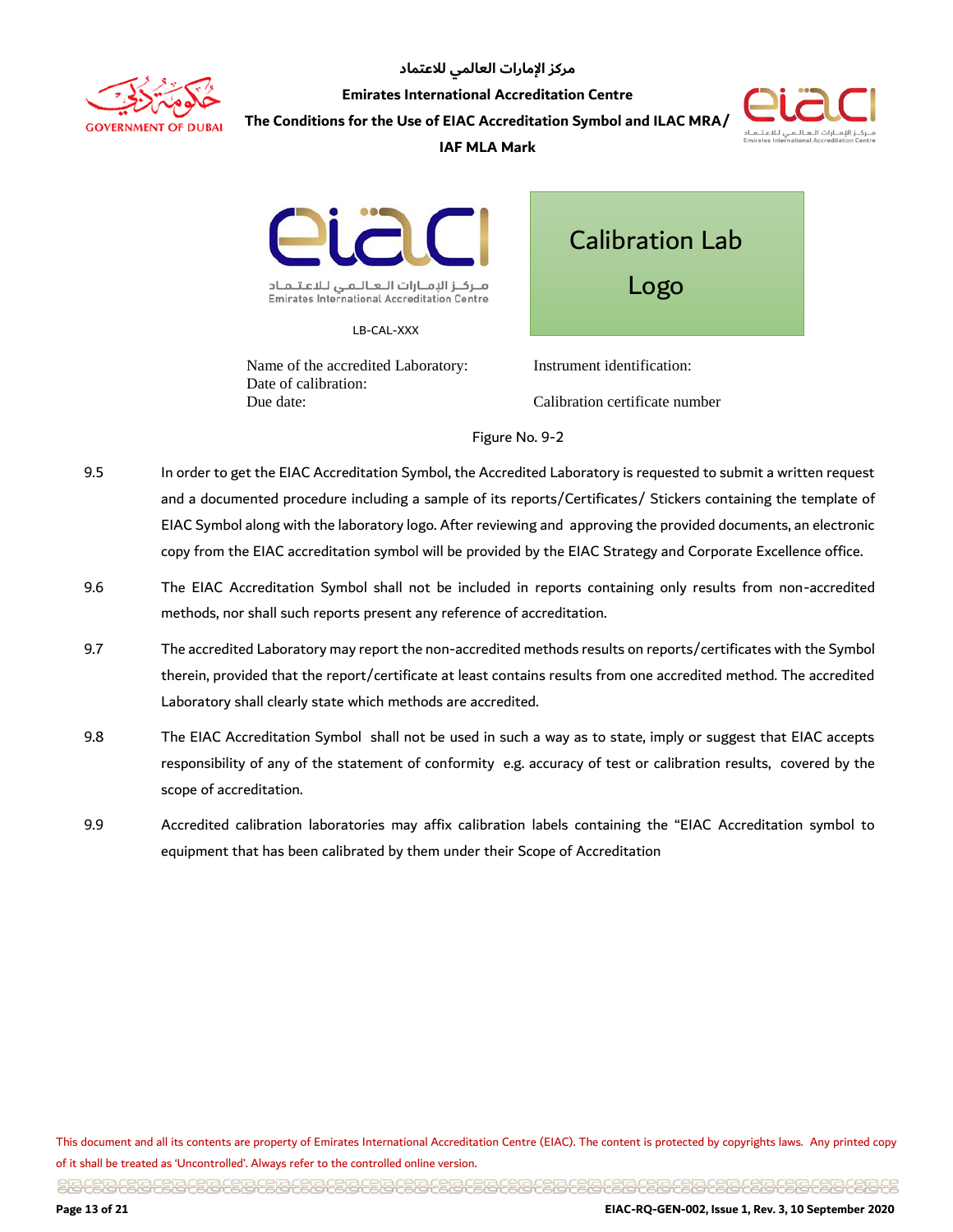



#### <span id="page-13-0"></span>**10 Annex no. 2: Specific Requirements for Inspection Bodies**

10.1 The accreditation number is classified as IB-XXX



IB- XXX

Figure No. 10-1

Where XXX: is a serial number started from 001

- 10.2 The accredited Inspection Body shall display the Symbol on the certificates that contain exclusively results from the accredited scope
- 10.3 The EIAC Accreditation Symbol does not imply any approval or certification of the items/products inspected.
- 10.4 Inspection Bodies shall provide a conformity sticker affixed on the Inspected item only after compliance against the inspection criteria is determined. The sticker shall include EIAC Accreditation Symbol alongside the Inspection Body's Logo (as following):



Figure No. 10-2

- 10.5 The conformity sticker shall have a minimum height of 8.5 cm and width of 5.5 cm,
- 10.6 Expired sticker shall be replaced and shall be placed in such a way to be visible to all users.

This document and all its contents are property of Emirates International Accreditation Centre (EIAC). The content is protected by copyrights laws. Any printed copy of it shall be treated as 'Uncontrolled'. Always refer to the controlled online version.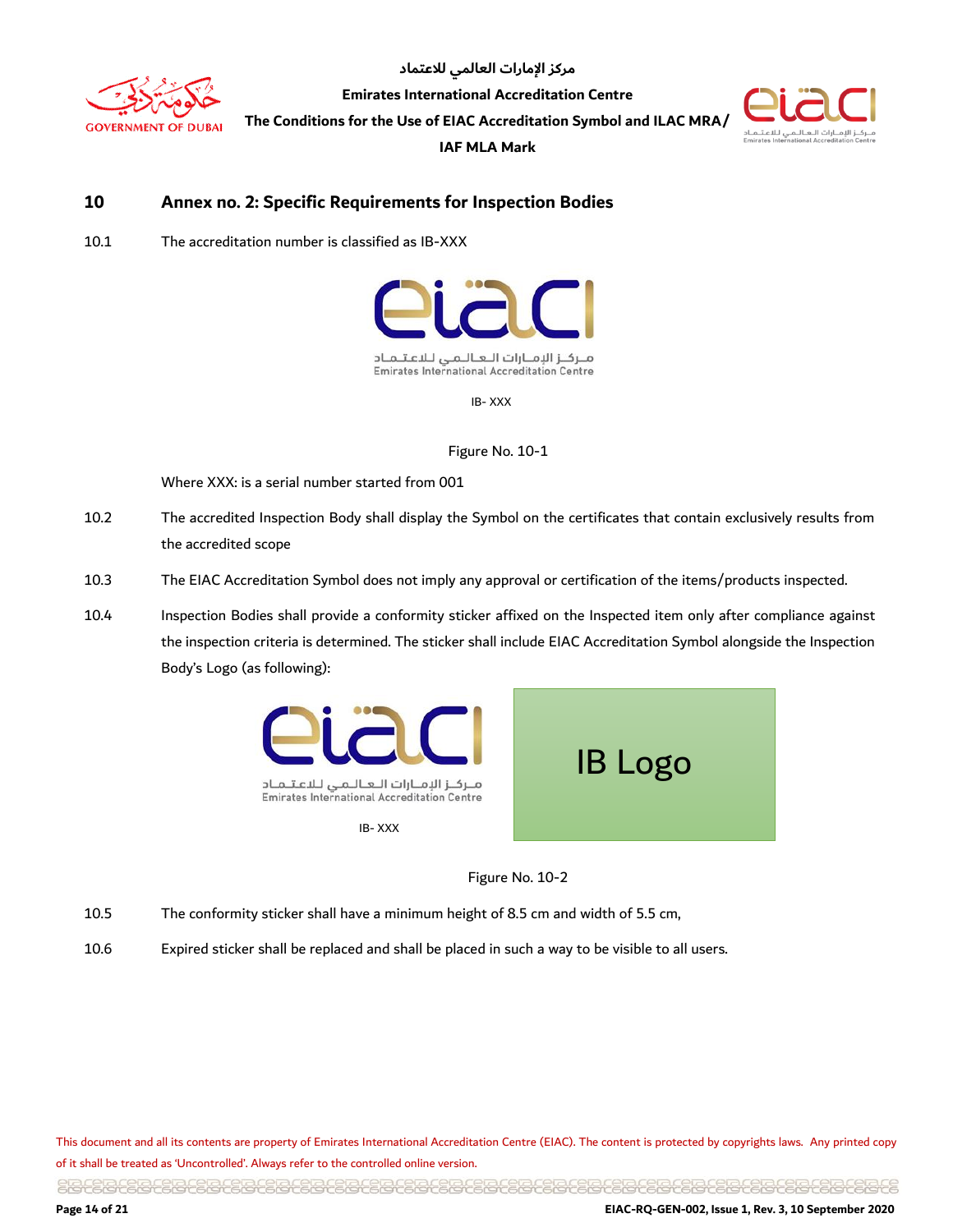

**Emirates International Accreditation Centre**

**The Conditions for the Use of EIAC Accreditation Symbol and ILAC MRA/** 





- 10.7 In order to get the EIAC Accreditation Symbol, the Accredited Inspection Body is obliged to submit a written request and a documented procedure including a sample of its reports/certificates containing EIAC Symbol. Only after reviewing and approving the provided documents, the EIAC Strategy and Corporate Excellence office will provide an electronic copy.
- 10.8 The EIAC Accreditation Symbol shall not be included in reports/certificates containing only results from nonaccredited methods, nor shall such reports present any reference of accreditation.
- 10.9 The accredited Inspection Body may report the non-accredited methods results on reports/certificates with the Symbol therein, provided that the report/certificate at least contains results from one accredited method. The accredited Inspection Body shall clearly state which methods are accredited.
- 10.10 The EIAC Accreditation Symbol shall not be used in such a way as to state, imply or suggest that EIAC accepts responsibility of any of the statement of conformity e.g. inspection results, covered by the scope of accreditation.

This document and all its contents are property of Emirates International Accreditation Centre (EIAC). The content is protected by copyrights laws. Any printed copy of it shall be treated as 'Uncontrolled'. Always refer to the controlled online version.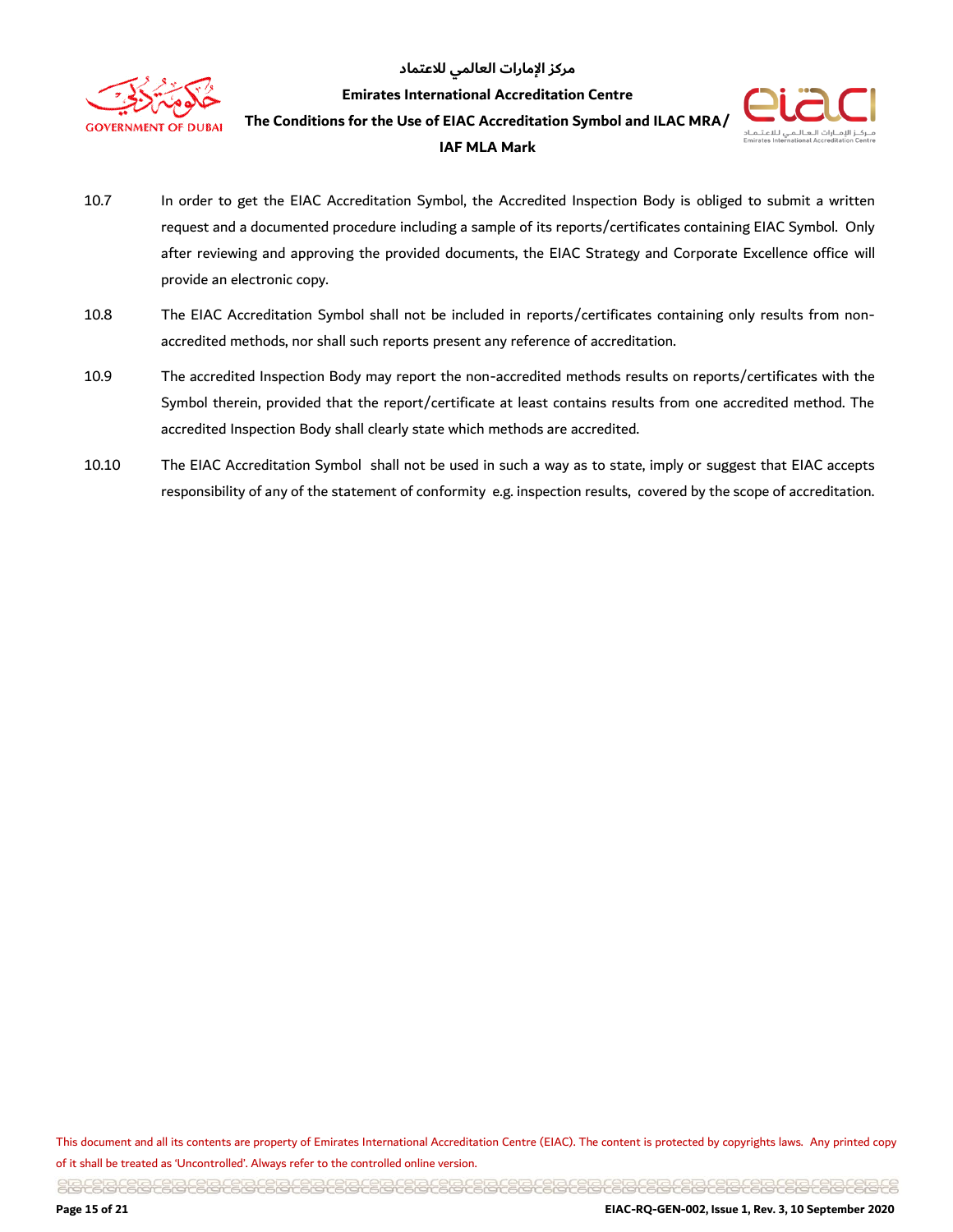

11.1.1

مركز الإمارات العالمي للاعتماد

**Emirates International Accreditation Centre**

**The Conditions for the Use of EIAC Accreditation Symbol and ILAC MRA/** 

**IAF MLA Mark** 



#### <span id="page-15-0"></span>**11 Annex no. 3: Specific Requirements for Certification Bodies**

11.1 The accreditation number is classified as below:

| <b>Accreditation Number</b> | Type of Conformity Assessment Body                          |
|-----------------------------|-------------------------------------------------------------|
| CB-PRD-XXX                  | Accredited Product Certification                            |
| CB-ABCDE-XXX                | Accredited Management Systems Certification, where ABCDE:   |
|                             | QMS: Quality Management Systems                             |
|                             | <b>EMS: Environmental Management Systems</b>                |
|                             | <b>FSMS: Food Safety Management Systems</b>                 |
|                             | <b>HACCP: HACCP Certification</b>                           |
|                             | ISMS: Information Security Management Systems               |
|                             | OHSMS: Occupational Health & Safety Assessment Series OHSAS |
|                             | ABMS: Anti-Bribery Management Systems                       |
| CB-PRS-XXX                  | <b>Accredited Persons Certification</b>                     |

Where XXX: is a serial number for the specified scope



**Emirates International Accreditation Centre** 



ملزكاز الإمنازات التعاليمي للاعتلماد **Emirates International Accreditation Centre** 

CB-PRD-XXX CB-ABCDE-XXX CB-PRS-XXX

منزكاز الإمنازات التعاليمني للاعتلمناد **Emirates International Accreditation Centre** 

Figure No. 11-1

- 11.2 The EIAC Accreditation Symbol does not imply any certification/approval of the products certified.
- 11.3 The accredited Certification Body shall display the Symbol on the certificates that belongs exclusively to the accredited scope.
- 11.4 The EIAC Accreditation Symbol and Conformity Assessment Body's logo shall always be placed together. They shall have to be next to each other in the same size at clear spaces, and logos are given equal weight, one should not be seen to be bigger or more prominent then the other as in the following figure:

This document and all its contents are property of Emirates International Accreditation Centre (EIAC). The content is protected by copyrights laws. Any printed copy of it shall be treated as 'Uncontrolled'. Always refer to the controlled online version.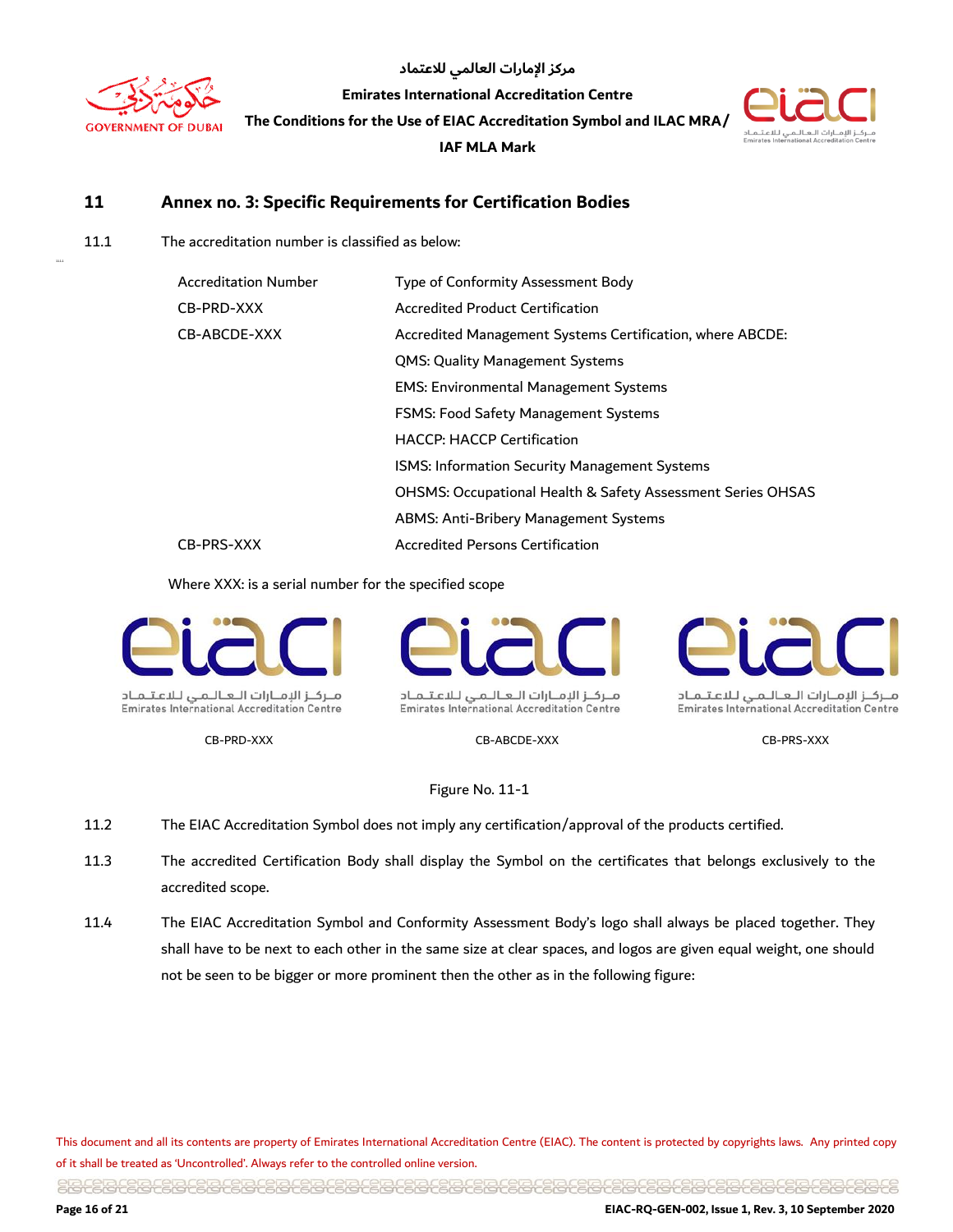

**Emirates International Accreditation Centre**

مركز الإمارات العالمي للاعتماد

**The Conditions for the Use of EIAC Accreditation Symbol and ILAC MRA/** 



#### **IAF MLA Mark**



#### Figure no. 11-2

- 11.5 In order to get the EIAC Accreditation Symbol, the Accredited Certification Body is requested to submit a written request and a documented procedure including a sample of its certificates containing EIAC Symbol. Only after reviewing and approving the provided documents, an electronic copy will be provided by the EIAC Strategy and Corporate Excellence office.
- 11.6 The certification body logo/mark (separately or in conjunction with EIAC symbol) shall not be used on a product or product packaging seen by the consumer or in any other way that may be interpreted as denoting product conformity in cases when only the management system is certified.
- 11.7 The certification body shall not permit its logo/mark (separately or in conjunction with EIAC symbol) to be applied to the laboratory test, calibration or inspection reports.
- 11.8 Certification bodies shall ensure that they audit the use of their combined marks (i.e. the mark of the certification body in conjunction with EIAC Symbol) by their certificate holders. Conditions for the use of the marks by such certificate holders are given below.
- 11.9 If, in the specific case of a product produced under an accredited product conformity scheme, physical constraints prevent reproduction of the product certification accreditation combined mark to the limits specified in this document, a label based on the product certification example in Figure no. (9) may be attached to the product. If that is impracticable, the label may be affixed to the primary packaging (e.g. Blister pack) but not to the secondary packaging (e.g. Outer, transit pack).
- 11.10 Where a management system certification body (ISO 9001, ISO 14001, ISO 22000, HACCP, OHSAS 18001 etc) or product certification body holds more than one accreditation from different accreditation bodies, the subject certification body is not allowed to use any other accreditation bodies' symbol along with EIAC symbol on the conformity assessment certificate issued by it. However the certification body can issue separate certificate containing accreditation symbol of other accreditation body.

This document and all its contents are property of Emirates International Accreditation Centre (EIAC). The content is protected by copyrights laws. Any printed copy of it shall be treated as 'Uncontrolled'. Always refer to the controlled online version.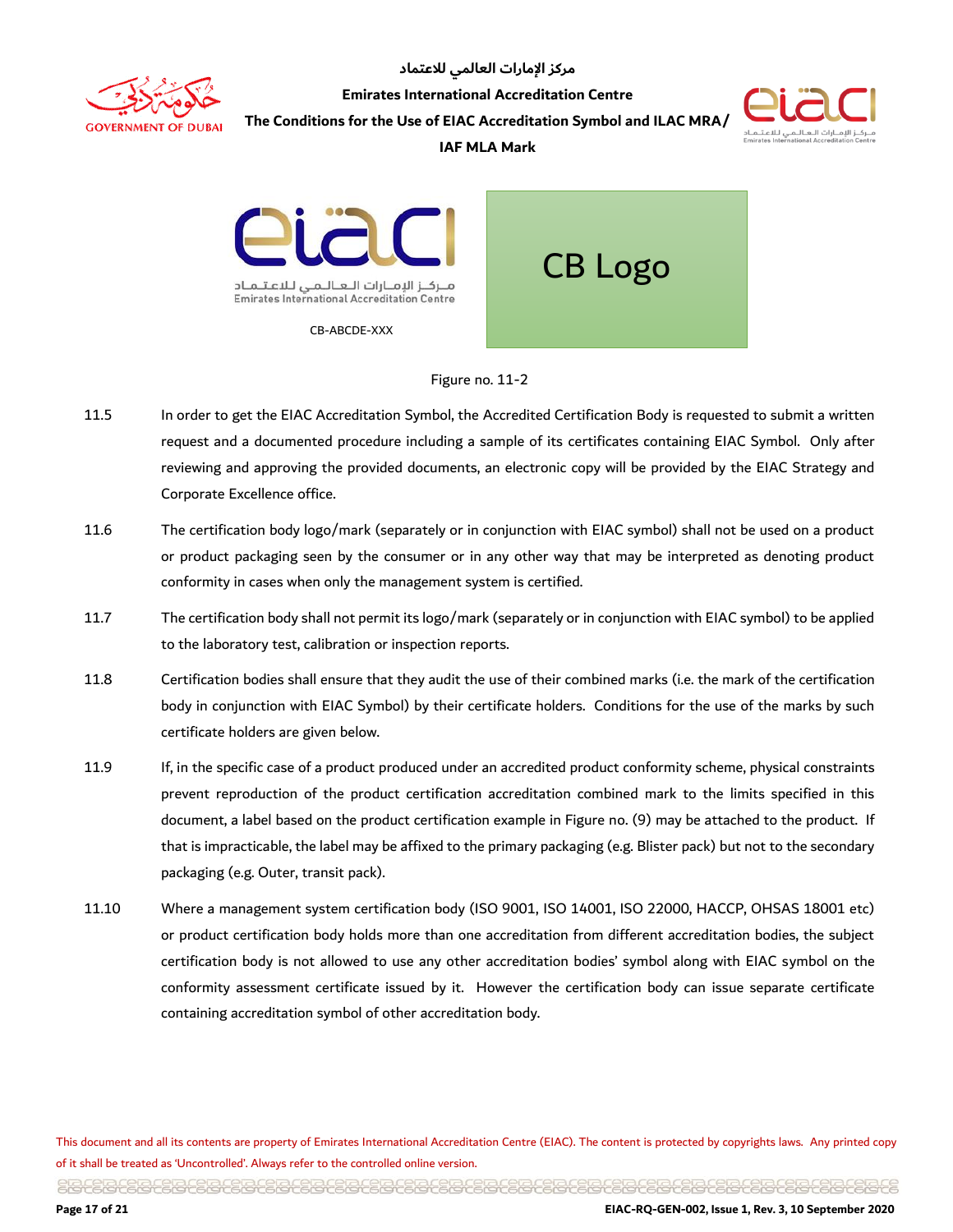

**Emirates International Accreditation Centre**

**The Conditions for the Use of EIAC Accreditation Symbol and ILAC MRA/** 





- 11.11 Accredited certification body that intends to use "Accredited Combined MLA Mark" and it has signed the "EIAC Agreement with Certification Bodies for the use of IAF MLA MARK (EIAC-PR-002/FM-006)"; that certification body shall only use the mark as per the design given in figure 11-1 below.
- 11.12 Specific Requirements for Certified Clients of Certification Bodies
- 11.12.1 The certified clients of certification bodies are not allowed to use IAF MLA Mark or Accredited Combined IAF MLA Mark.
- 11.12.2 The certified clients of certification bodies shall always use EIAC Accreditation Symbol in conjunction with the logo of the certification body as shown in figure 9-2 above.
- 11.12.3 The certification bodies shall monitor the use of symbols/logos/marks.
- 11.13 Specific Requirements for Multi-Sites Accredited CABs
- 11.13.1 Whenever a CAB is composed of several sites among which at least one has not been granted accreditation, only those accredited sites shall make reference to accreditation or use the Accreditation Symbol. When a common document is issued, a disclaimer shall indicate clearly the accredited/non-accredited sites.
- 11.13.2 Whenever a subsidiary belonging to a group has been accredited, there shall not be any confusion as to which part of the group holds accreditation, and it shall not imply that other subsidiaries have been accredited.

This document and all its contents are property of Emirates International Accreditation Centre (EIAC). The content is protected by copyrights laws. Any printed copy of it shall be treated as 'Uncontrolled'. Always refer to the controlled online version.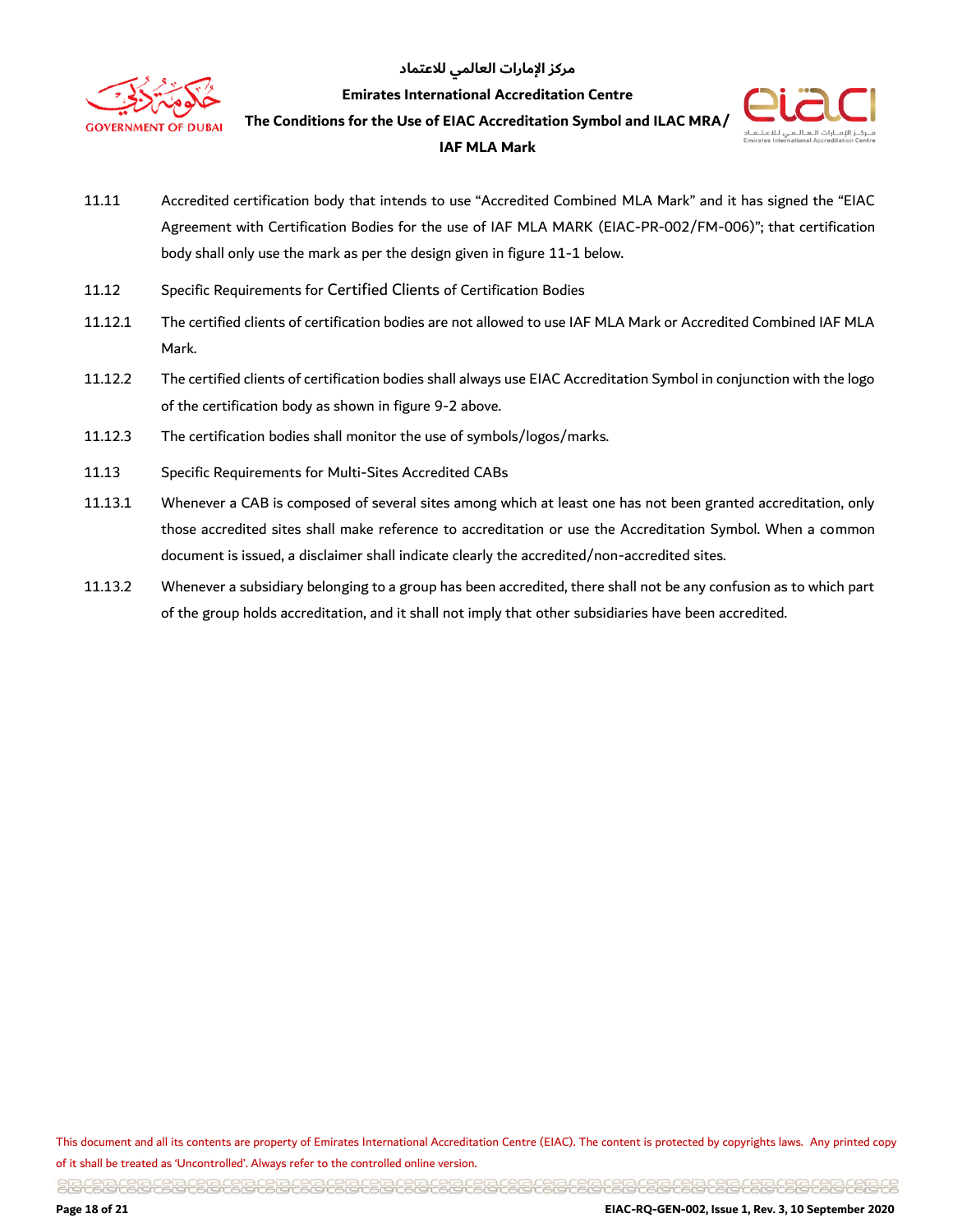

**Emirates International Accreditation Centre**

**The Conditions for the Use of EIAC Accreditation Symbol and ILAC MRA/** 

**IAF MLA Mark** 



#### <span id="page-18-0"></span>**12 Annex No. 4: Specific Requirements for Halal Conformity Assessment Bodies HCAB**

12.1 The accreditation number is classified as below:

| <b>Accreditation Number</b> | Type of Conformity Assessment Body                                  |
|-----------------------------|---------------------------------------------------------------------|
| HB-TEST-XXX                 | For accredited Testing Laboratories work for Halal products testing |
| HB-IB-XXX                   | For accredited Inspection Bodies                                    |
| HB-CB-XXX                   | <b>For Accredited Certification Bodies</b>                          |

Where XXX: is a serial number for the specified scope.

Note: For Accredited Certification Bodies (according to local UAE & GSO Standards only) the accreditation number will be HBN-CB-XXX



منزكز الإمنازات التعاليمي للاعتلماد Emirates International Accreditation Centre

HB-TEST-XXX HB-IB-XXX HB-CB-XXX



ملزكز الإمنازات التعاليمي للاعتلماد Emirates International Accreditation Centre

ملزكاز الإمنازات التعاليمي للاعتلماد **Emirates International Accreditation Centre** 

#### Figure no. 12-1

12.2 The HCAB mark (separately or in conjunction with EIAC symbol) shall not be used on a product or product packaging seen by the consumer or in any other way that may be interpreted as denoting product conformity in cases when only the management system is certified.

This document and all its contents are property of Emirates International Accreditation Centre (EIAC). The content is protected by copyrights laws. Any printed copy of it shall be treated as 'Uncontrolled'. Always refer to the controlled online version.

<u> 일립우립 공립 공립 공립 공립 공립 공립 공립 공립 공립 공립 공립 공립 공급 공립 공급 공립 공립 공립 공립 공립 공립 공립 공립 공립 공립 공립 등 대 등 대 등 등 중립</u>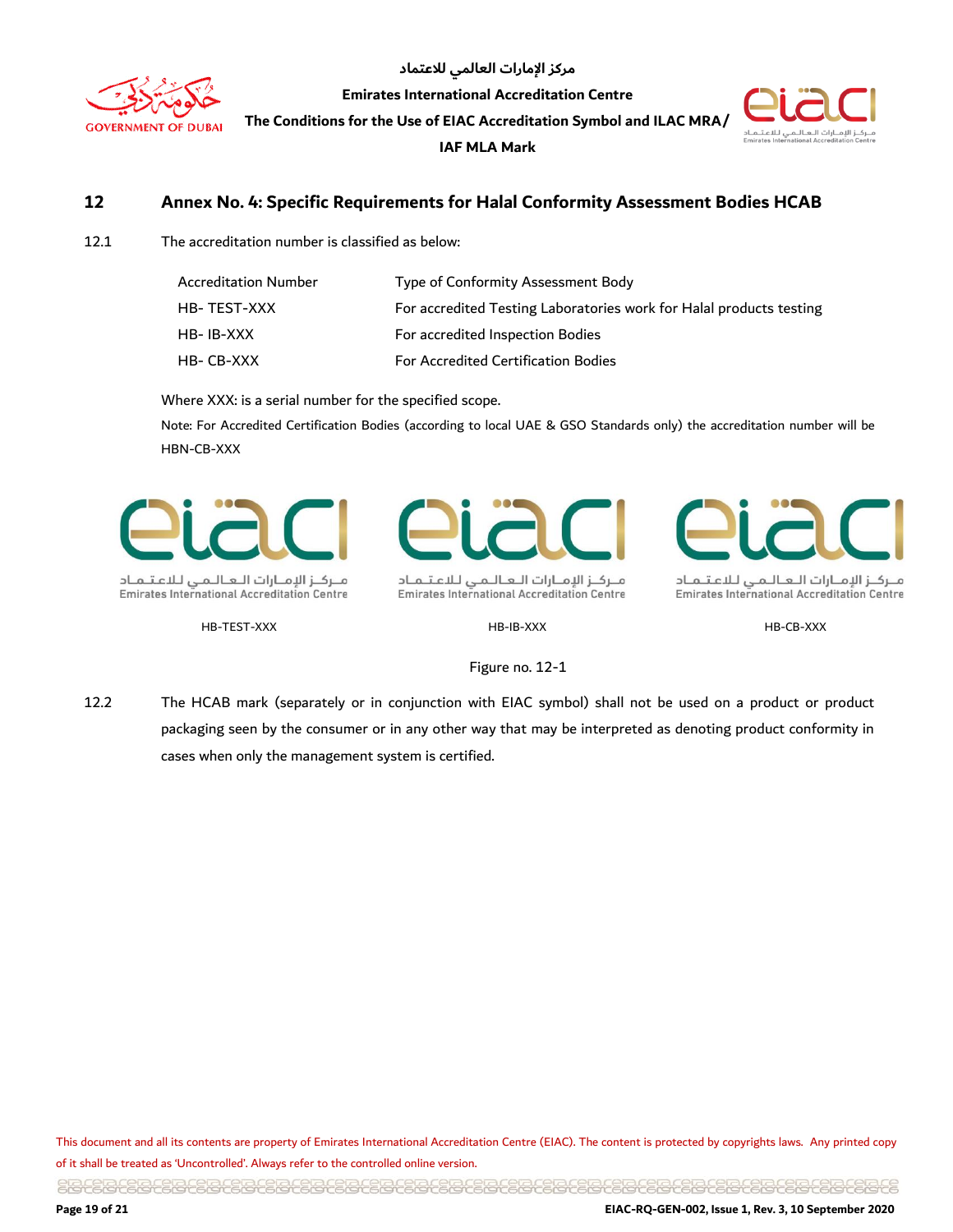

**Emirates International Accreditation Centre**

**The Conditions for the Use of EIAC Accreditation Symbol and ILAC MRA/** 





#### <span id="page-19-0"></span>**13 Annex No. 5: Requirements for the use of ILAC MRA Mark/ IAF MLA Mark**

- 13.1 The use of the ILAC MRA/ IAF MLA Mark by EIAC shall be for accredited conformity assessment bodies (CABs) and be restricted to the accredited scopes only (for which the CAB has been accredited by Emirates International Accreditation Centre (EIAC).
- 13.2 The use of the ILAC MRA/ IAF MLA Mark by EIAC and its accredited conformity assessment bodies (CABs) is voluntary, however, ILAC strongly encourages its use.
- 13.3 The accredited conformity assessment body (CAB) who intends to use:
- 13.3.1 ILAC MRA Mark: shall follow '[ILAC R7: Rules for the Use of the ILAC MRA Mark](https://ilac.org/?ddownload=833)' published by ILAC and available on ILAC website<https://ilac.org/publications-and-resources/ilac-rules-series> .
- 13.3.2 IAF MLA Mark: shall follow 'IAF ML 2: General Principles on the Use of the IAF MLA Mark' published by IAF and available on IAF website [https://www.iaf.nu/upFiles/IAFML22016\\_Issue\\_3\\_10052016.pdf.](https://www.iaf.nu/upFiles/IAFML22016_Issue_3_10052016.pdf)
- 13.4 EIAC Accredited CABs wishing to use the Accredited CAB Combined ILAC MRA/ IAF MLA Mark shall submit a written request and a documented procedure including a sample of its reports/Certificates containing the template of the Accredited CAB Combined ILAC MRA/ IAF MLA Mark. After reviewing and approving the provided documents, the CAB is required to sign agreement 'EIAC-PR-002/FM-006 for the use of Combined IAF MLA Mark' or 'EIAC-PR-002/FM-007 for the use of Combined ILAC MRA' then an electronic copy from the Accredited CAB Combined ILAC MRA/ IAF MLA Mark will be provided by the EIAC Strategy and Corporate Excellence office. That CAB shall only use the mark as per the design given in figures below.

This document and all its contents are property of Emirates International Accreditation Centre (EIAC). The content is protected by copyrights laws. Any printed copy of it shall be treated as 'Uncontrolled'. Always refer to the controlled online version.